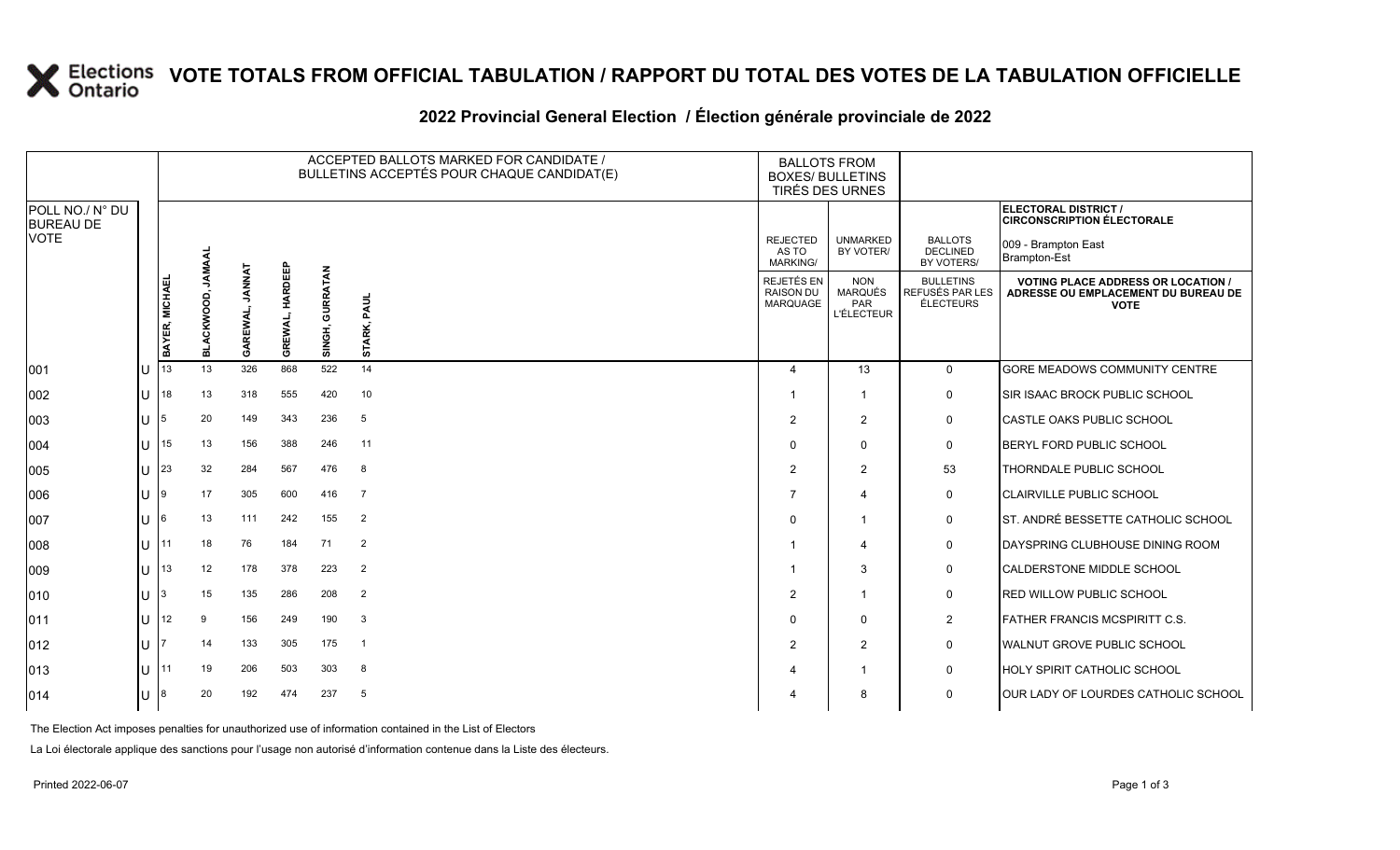# **X** Elections VOTE TOTALS FROM OFFICIAL TABULATION / RAPPORT DU TOTAL DES VOTES DE LA TABULATION OFFICIELLE

### **2022 Provincial General Election / Élection générale provinciale de 2022**

|                                     |                 |                 |                   |                          |                   | ACCEPTED BALLOTS MARKED FOR CANDIDATE /<br>BULLETINS ACCEPTÉS POUR CHAQUE CANDIDAT(E) | <b>BALLOTS FROM</b><br><b>BOXES/ BULLETINS</b><br>TIRÉS DES URNES |                                                          |                                                                 |                                                  |                                                                                                 |
|-------------------------------------|-----------------|-----------------|-------------------|--------------------------|-------------------|---------------------------------------------------------------------------------------|-------------------------------------------------------------------|----------------------------------------------------------|-----------------------------------------------------------------|--------------------------------------------------|-------------------------------------------------------------------------------------------------|
| POLL NO./ N° DU<br><b>BUREAU DE</b> |                 |                 |                   |                          |                   |                                                                                       |                                                                   |                                                          |                                                                 |                                                  | ELECTORAL DISTRICT /<br><b>CIRCONSCRIPTION ÉLECTORALE</b>                                       |
| <b>VOTE</b>                         |                 |                 | <b>JAMAAL</b>     |                          |                   |                                                                                       |                                                                   | <b>REJECTED</b><br>AS TO<br><b>MARKING/</b>              | <b>UNMARKED</b><br>BY VOTER/                                    | <b>BALLOTS</b><br><b>DECLINED</b><br>BY VOTERS/  | 009 - Brampton East<br>Brampton-Est                                                             |
|                                     |                 | BAYER, MICHAEI  | <b>BLACKWOOD,</b> | <b>LANNAT</b><br>GAREWAL | HARDEEP<br>GREWAL | SINGH, GURRATAN                                                                       | PAUL<br>STARK,                                                    | <b>REJETÉS EN</b><br><b>RAISON DU</b><br><b>MARQUAGE</b> | <b>NON</b><br><b>MARQUÉS</b><br><b>PAR</b><br><b>L'ÉLECTEUR</b> | <b>BULLETINS</b><br>REFUSÉS PAR LES<br>ÉLECTEURS | <b>VOTING PLACE ADDRESS OR LOCATION /</b><br>ADRESSE OU EMPLACEMENT DU BUREAU DE<br><b>VOTE</b> |
| 015                                 | U               |                 | 22                | 137                      | 324               | 255                                                                                   | $\mathbf{3}$                                                      | 2                                                        | $\Omega$                                                        | $\overline{0}$                                   | <b>MOUNT ROYAL PUBLIC SCHOOL</b>                                                                |
| 016                                 | U               | 13              | 21                | 288                      | 612               | 438                                                                                   | $\overline{7}$                                                    | 3                                                        | 3                                                               | $\mathbf 0$                                      | TREELINE PUBLIC SCHOOL                                                                          |
| 017                                 | 11 <sup>3</sup> |                 | 21                | 145                      | 289               | 236                                                                                   | 5                                                                 | 2                                                        | $\overline{2}$                                                  | $\mathbf{1}$                                     | EAGLE PLAINS PUBLIC SCHOOL                                                                      |
| 018                                 | $1J$ 14         |                 | 34                | 301                      | 506               | 431                                                                                   | $\overline{4}$                                                    | 6                                                        | $\overline{2}$                                                  | $\mathbf 0$                                      | <b>FAIRLAWN PUBLIC SCHOOL</b>                                                                   |
| 019                                 | $\mathbf{U}$    | 11              | 19                | 245                      | 502               | 353                                                                                   | 8                                                                 | 2                                                        | 2                                                               | $\mathbf{1}$                                     | FATHER CLAIR TIPPING CATHOLIC SCHOOL                                                            |
| 020                                 |                 | $11$ 16         | 17                | 164                      | 257               | 196                                                                                   | $\overline{7}$                                                    | $\Omega$                                                 | $\mathbf 0$                                                     | $\mathbf{1}$                                     | ROBERT J. LEE PUBLIC SCHOOL                                                                     |
| 021                                 | U               |                 | 23                | 209                      | 307               | 278                                                                                   | -9                                                                | 2                                                        | $\overline{2}$                                                  | $\mathbf 0$                                      | <b>IMOUNTAIN ASH PUBLIC SCHOOL</b>                                                              |
| 022                                 | U               | $\overline{19}$ | 20                | 169                      | 347               | 251                                                                                   | - 5                                                               | 2                                                        | $\overline{4}$                                                  | 0                                                | <b>SHAW PUBLIC SCHOOL</b>                                                                       |
| 023                                 | $11$ 14         |                 | 39                | 306                      | 562               | 524                                                                                   | $\mathbf{3}$                                                      | $\overline{2}$                                           | $\overline{4}$                                                  | $\pmb{0}$                                        | <b>HEWSON PUBLIC SCHOOL</b>                                                                     |
| 024                                 | U               |                 | 13                | 158                      | 253               | 227                                                                                   | 5                                                                 | 2                                                        | $\mathbf{1}$                                                    | $\mathbf{1}$                                     | <b>SUNNY VIEW MIDDLE SCHOOL</b>                                                                 |
| 700                                 | U               | I2              | 3                 | 21                       | 12                | 8                                                                                     | $\overline{4}$                                                    | $\Omega$                                                 | $\mathbf 0$                                                     | $\overline{1}$                                   | HAWTHORN WOODS CARE COMMUNITY                                                                   |
| 701                                 | $\cup$          |                 |                   | 8                        | 9                 | 5                                                                                     | $\mathbf 0$                                                       |                                                          | $\mathbf 0$                                                     | 0                                                | MAPLE GROVE CARE COMMUNITY                                                                      |
| ADV001                              |                 |                 | 3                 | 19                       | 41                | 45                                                                                    | $\mathbf 0$                                                       | $\Omega$                                                 | $\mathbf 0$                                                     | $\mathbf 0$                                      | <b>RETURNING OFFICE -2022</b>                                                                   |
| ADV002                              |                 | 14              |                   | 200                      | 357               | 271                                                                                   | $\overline{4}$                                                    | 12                                                       | -1                                                              | 0                                                | RETURNING OFFICE -2022                                                                          |

The Election Act imposes penalties for unauthorized use of information contained in the List of Electors

La Loi électorale applique des sanctions pour l'usage non autorisé d'information contenue dans la Liste des électeurs.